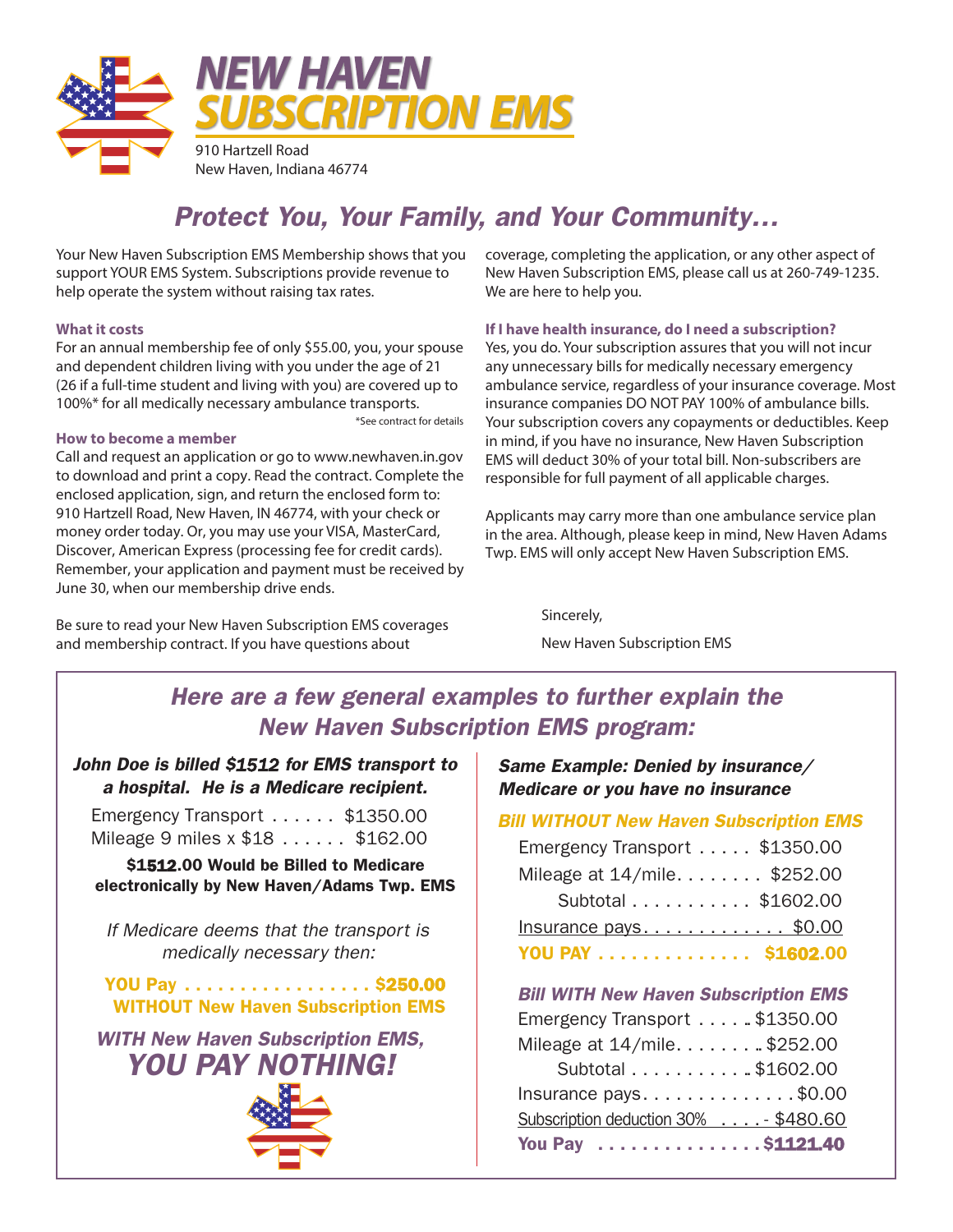

# APPLICATION

Date Received **Check Number** Amount

(PLEASE PRINT OR TYPE) Please complete all information below and sign the New Haven Subscription EMS contract . Return to New Haven Subscription EMS, 910 Hartzell Rd, New Haven, Indiana 46774

| <b>Member Information</b>                                      |                               |                   |                                               |  |                                                                |  |
|----------------------------------------------------------------|-------------------------------|-------------------|-----------------------------------------------|--|----------------------------------------------------------------|--|
| <b>Primary Member</b>                                          |                               |                   |                                               |  | Spouse                                                         |  |
| Last Name, First Name, Middle Initial                          |                               |                   | Phone No.                                     |  | Last Name, First Name                                          |  |
| Address                                                        |                               |                   | City/State/Zip                                |  | Date of Birth                                                  |  |
| Date of Birth                                                  | <b>Social Security Number</b> | Gender<br>$OM$ OF | Township You Reside In:                       |  | <b>Social Security Number</b>                                  |  |
| Are you a nursing home<br>resident?<br>$Yes$ $\Box$ No         | If Yes, Name of Nursing Home  |                   | New Haven City Limits<br>$\Box$ Yes $\Box$ No |  | <b>Medicare Number</b>                                         |  |
| Is Medicare your primary<br>insurance?<br>$\Box$ Yes $\Box$ No | <b>Medicare Number</b>        |                   |                                               |  | Is Medicare your primary insurance?<br>$\Box$ No<br>$\Box$ Yes |  |

### Dependent Information. Attach separate sheet if necessary. (See membership terms for definition of dependent.)

| Last Name, First Name, Middle Initial | Social Security # | Relationship | Date of Birth |
|---------------------------------------|-------------------|--------------|---------------|
| Last Name, First Name, Middle Initial | Social Security # | Relationship | Date of Birth |

### Insurance &/or Medicare HMO<br>Insurance &/or Medicare HMO benefits to New Haven Subscription EMS or my participation township volunteer ambulance senice for any date of transportation benefits to New Haven Subscription EMS or my participation township volunteer ambulance service for any date of transportation.

| <b>Insurance Company</b>               | <b>ID Number</b>    | Is Spouse Covered       |
|----------------------------------------|---------------------|-------------------------|
|                                        |                     | $Yes$ $\Box$ No         |
| Carried Through (e.g. employer, union) | <b>Group Number</b> | Are Dependents Covered? |
|                                        |                     | $Yes$ $\Box$ No         |
| Address                                | City/State/Zip      |                         |
|                                        |                     |                         |

### Spouse

Primary Member

| <b>Spouse</b>                                                                                                                                                      |                    |                     |                         |                      |  |  |  |  |
|--------------------------------------------------------------------------------------------------------------------------------------------------------------------|--------------------|---------------------|-------------------------|----------------------|--|--|--|--|
| <b>Insurance Company</b>                                                                                                                                           |                    | <b>ID Number</b>    | Is Spouse Covered       |                      |  |  |  |  |
|                                                                                                                                                                    |                    |                     |                         | $Yes$ $\Box$ No      |  |  |  |  |
| Carried Through (e.g. employer, union)                                                                                                                             |                    | <b>Group Number</b> | Are Dependents Covered? |                      |  |  |  |  |
|                                                                                                                                                                    |                    |                     |                         | $Yes$ $\Box$ No      |  |  |  |  |
| Address                                                                                                                                                            |                    | City/State/Zip      |                         |                      |  |  |  |  |
|                                                                                                                                                                    |                    |                     |                         |                      |  |  |  |  |
| Method of payment <b>D</b> Personal Check (Payable to New Haven Subscription EMS)<br>Money Order<br>$\Box$ Visa<br>MasterCard<br>(processing fee for credit cards) | <b>Card Number</b> |                     | Date Card Expires       | <b>Security Code</b> |  |  |  |  |
|                                                                                                                                                                    |                    |                     |                         |                      |  |  |  |  |

Membership contract must be signed by the Insurance Policy Holder or Authorized Person if uninsured.

How did you hear about New Haven Subscription EMS?  $\Box$  Mail  $\Box$  TV  $\Box$  Radio  $\Box$  Newspaper  $\Box$  Friend

I authorize the release of any medical information, held by anyone necessary to process a claim, and further assign and authorize such payment to be made directly to New Haven Subscription EMS or my participating township provider. Member ship is non-transferable. I have read and understand the items stated in the terms of this membership contract.

Signature **Date**